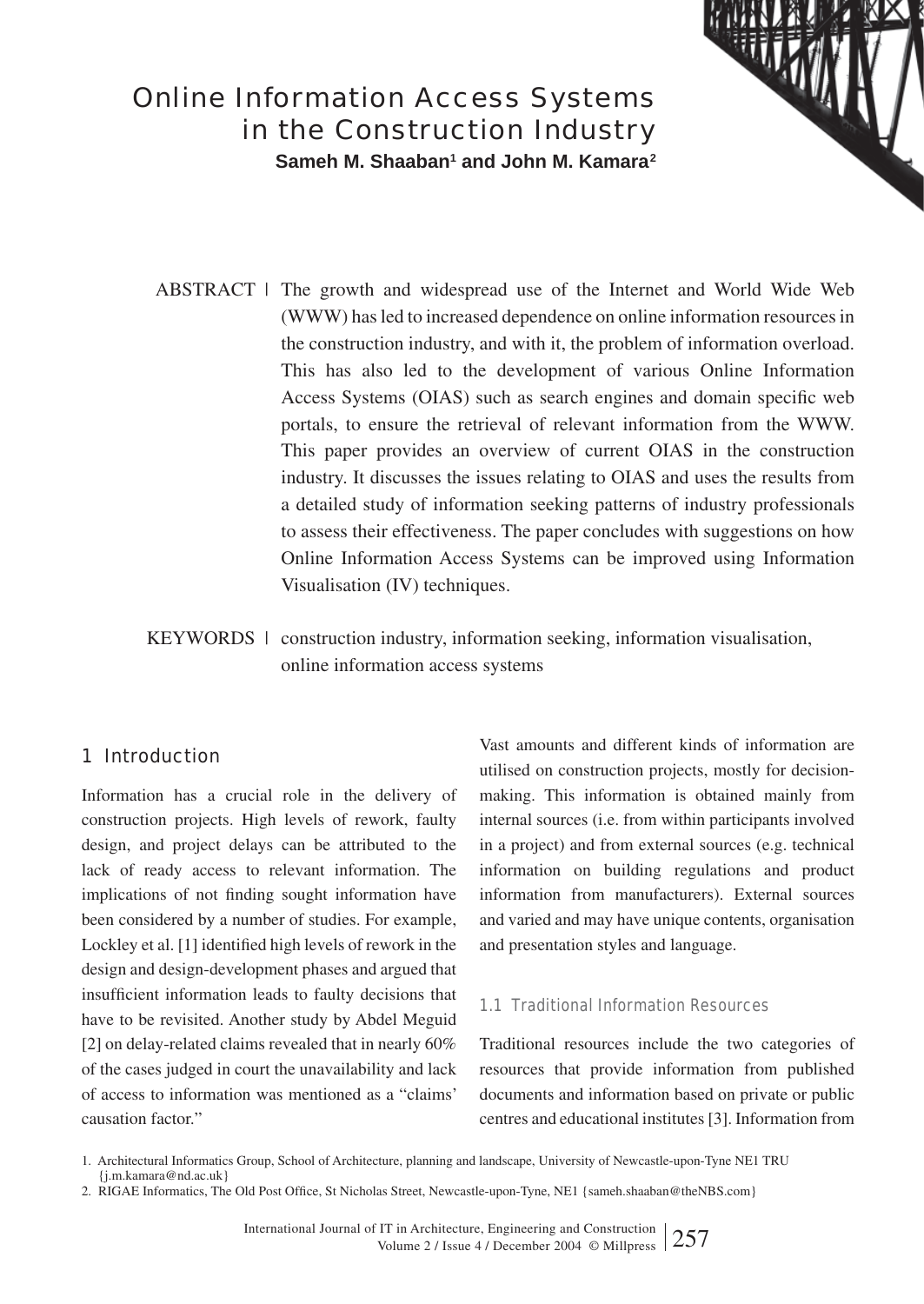published documents includes a wide variety of different resources including periodicals, official advisory documents, and trade literature. Periodicals include journals, newsletters, bulletins and newspapers. They are the types of publications issued in parts. Periodicals are considered the most widely used published source of information in construction [4]. They are the main reference for current design practice, which provide primarily topical information about the profession, the economy, building design, and technical development [5]. Official Advisory Documents cover building codes, standards and regulations. They include information related to obligatory requirements established by official or professional agencies regarding the practice of the profession. Professionals consult these reference sources to check specific requirements for their design decisions. Trade literature deals with sales information that introduces products and suggests applications and technical literature that explains detailed use and performance of products, e.g. Sweet's Catalogue Files. Information based on Private or Public Centres and Educational Institutions include that from building and research centres, universities, colleges, and schools of architecture. Building Centres are marketoriented organizations providing permanent or temporary exhibitions of materials and products, and related documents and information services. Research centres and academic institutions are more researchoriented organizations, offering research facilities and specialized libraries for the use of professionals, academicians and students.

Almost all traditional information resources, with the partial exception of information from participants of the design processes, have to do with printed, written or drawn documents. These are considered to be easy to browse through page by page, can be touched, and in most cases, they do not require any additional hardware (apart from computer-based media). However, these traditional resources cannot cope with the overwhelming increase in the industry knowledge base. It is also difficult for industry users to search through this information thoroughly. In other

words, users can almost never be sure whether they have obtained all the information needed, even if a considerable amount of time is invested in reviewing this material.

## 1.2 Online Information Resources

The limitations with traditional information sources, and the growth and widespread use of the Internet and World Wide Web (WWW) have led to the development of online information resources. These refer to construction/project related information stored electronically on distributed databases and accessible via the WWW. Electronic forms of doing business have pushed information providers to adopt new methods of dissemination (especially of information from external sources). These allow for the storage of significantly larger amounts of information than traditional sources. They also provide quicker and rigorous methods for finding relevant information through search facilities to information repositories:

The rapid development of the Internet has introduced new horizons to the application of, what used to be called, 'internal resources'. New concepts of doing business across wide area networks have been introduced to the construction industry. Concepts of "virtual enterprises" and "project extranets" have also emerged [6]. Not surprisingly, there has been a relative increase in the use of the Internet when compared to other sources of information (Table 1) [7, 8].

This increase in usage of online information resources for products information has led to a corresponding increase in users' expectations of these systems with respect to the quality and depth of provided information and the effectiveness of the search capability [7, 8]. Another consequence of the increased use of online information is that of information overload and accessibility [9, 10]. The design and capabilities of online information access systems (OIAS) is therefore crucial to the effective retrieval of online information.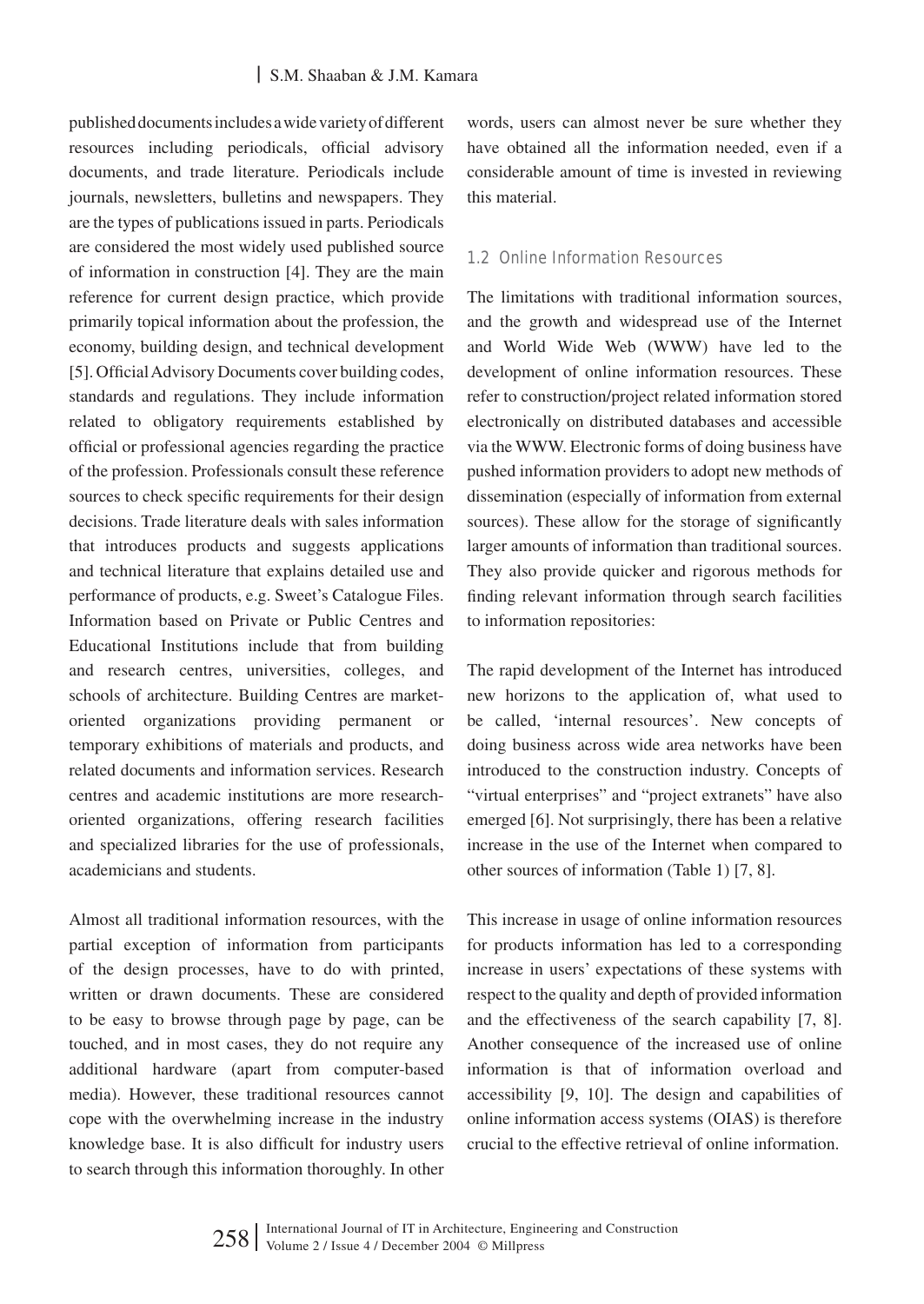| Source of Information                | 2004 | 2002  | 2000 |
|--------------------------------------|------|-------|------|
| Manufacturers literature             | 87%  | 95%   | 93%  |
| In-house library                     | 80%  | 92%   | 94%  |
| Internet                             | 79%  | 73%   | 49%  |
| CD-ROMs                              | 40%  | 46%   | 44%  |
| Other information from manufacturers | N/A  | 31%   | N/A  |
| Magazines and journals               | N/A  | $1\%$ | 7%   |

**Table 1:** Usage of information sources for products information [7].

## 1.3 Objectives and scope of Paper

The objective of this paper therefore, is to provide an assessment of OIAS with respect to the way they respond to the information seeking needs of users. Following an overview of OIAS, issues related to their design, development, and accessibility to information held by OIAS (information seeking) are identified. A detailed study on the information seeking patterns of construction professionals, which was based on a particular OIAS, the Construction Information Service (CIS), is then presented. The findings from this study are used to assess the appropriateness of OIAS. The paper concludes with suggestions on how OIAS can be improved through Information Visualisation (IV) techniques.

# 2 Online Information Access for construction professionals

Online Information Access Systems (OIAS) refer to those 'systems' which are designed to improve access to relevant information from the millions of documents stored on the Internet. They include sophisticated search engines (e.g. Google) and domain specific portals (e.g. Construction Information Service – CIS). OIAS are becoming increasingly popular sources of information in the construction industry. Surveys show the high increase in the use of online resources among the industry professionals as a source of information [7, 11]. A major advantage of OIAS, as reported by user surveys, is that they provide a medium for rapid and up-to-date industry information.

## 2.1 Information Seeking

A key element of OIAS is the ease of access to stored information, with respect to seeking and retrieval of information. Marchionini [12] defines information seeking as: *"a process in which humans purposefully engage in order to change their state of knowledge"*. Information seeking is a fundamental human process closely related to learning and problem solving. While seeking is characterised as a more human oriented and open ended process, retrieval implies that the object must have been known at some point; most often had been previously organised for later use. Seeking connotes the process of acquiring knowledge. It is more problem oriented as the solution may or may not be found. Retrieval is applicable to database management and most applied problems, but seeking is closer to answering questions or learning and requires high level cognitive processes. Figure 1 illustrates the relationships between learning, information seeking, information retrieval, and both analytical and browsing strategies. Analytical strategies are concerned with searching mechanisms, query building, and Boolean operations [13]. Browsing strategies are more focused on navigating document structures and hierarchical classifications [14]. Much of information seeking may require identifying and retrieving previously stored information. Thus, information retrieval is one type of information seeking except when it is conducted by a machine, as machines cannot seek information but can retrieve it. Shneiderman [15] advocates that information seeking tasks are primarily decomposed into browsing or searching. These tasks are represented by interface actions, where each of these key strategies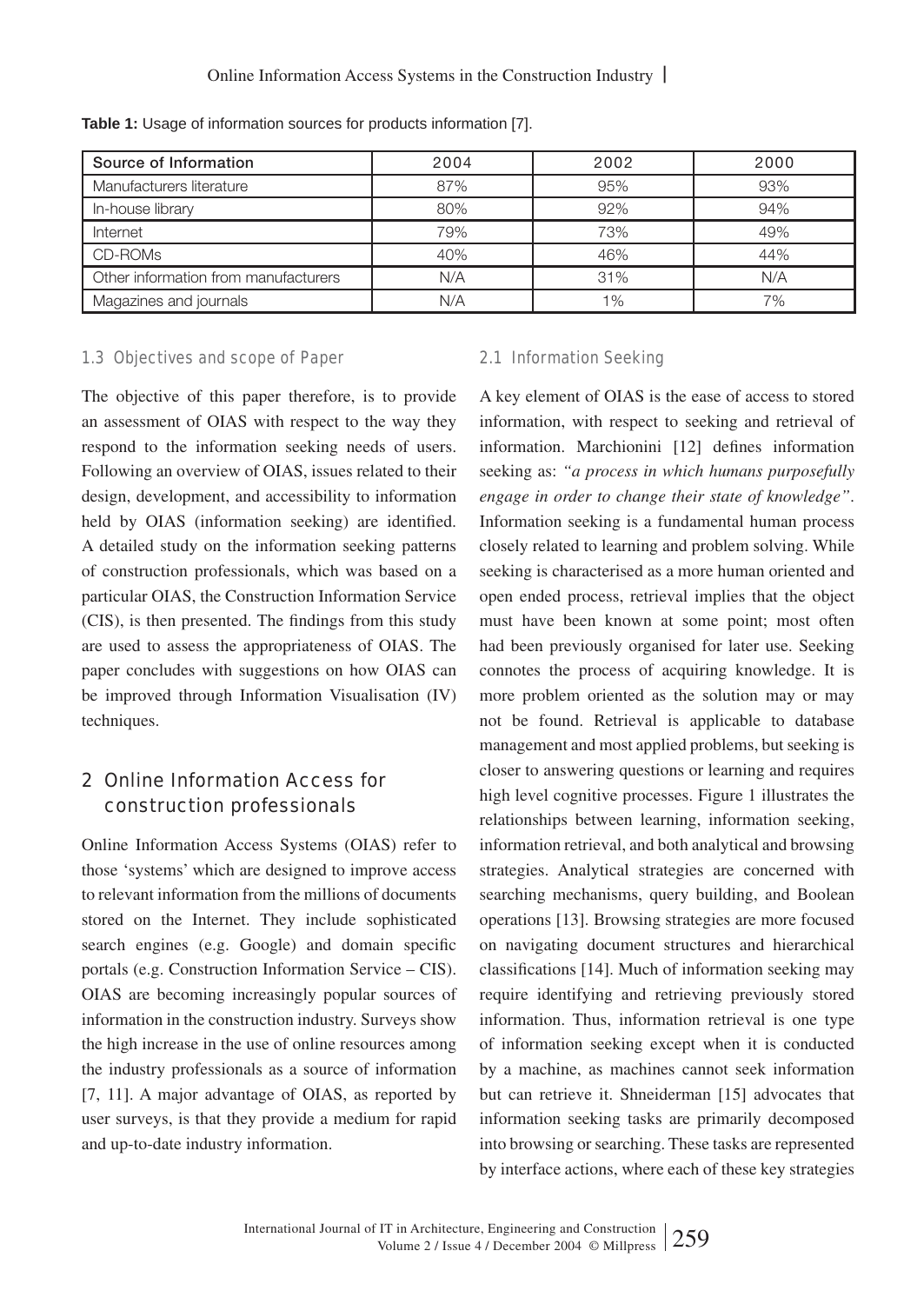is accompanied with certain strategies and tactics [12]. Information seeking needs [16] include the following:

- The need to browse product and material choices, and see them in combinations. Where proper visual representations should be adopted.
- Whereas selecting a product represents a commitment, designers may need to keep options open and keep informed with similar products information.
- The need to retrieve information in different abstraction form, e.g. from a generic element, to individual instantiation of an element that appear in the documentation schedules.
- Information seeking is often based on precedents. Practitioners commonly develop "palettes" of favourite products that they use repeatedly on different projects. This case-based aspect of product selection introduces the need for storage and management as well as searching previously used products.



**Figure 1:** The relationships among learning, seeking and retrieval (after [12] )

Although information seeking is crucial to the effectiveness of OIAS, surveys on ICT usage in the building industry [17, 18] reveal that there is an evident reluctance among industry users in adopting advanced ICT systems for information seeking. On the other hand, development interest and business investment are still directed towards computer aided

design (CAD) solutions. This is because practitioners do not see information seeking as a productive activity, and there is therefore a lack of information seeking skills among industry professionals [19].

## 2.2 Factors affecting the development of OIAS

Rich and structured published information is, inevitably, the foundation for successful information delivery. It facilitates the design of efficient online information access systems. Research efforts have identified several factors that influence information delivery as well as the development of online construction information sources [9, 20-23. Some of these are described below.

**Representation of information.** Authoring information is a key determinant to the design of information resources often referred to as data models or underlying data structures. Construction industry research is caught in the middle between two directions of data modelling. *Core models* are often called product and process models. They model deep knowledge areas but still difficult to be applied to large data sets [24-26]. On the other hand, *classification models* model shallow knowledge areas and are mostly applied to wide data sets [27, 28]. The diversity of building standards and regulations and the variety of international constraints has diverted the aim of developing unified models that could represent the construction knowledge base. Consequently, none of these models has yet been implemented successfully for current information resources. Classification models adopt some simple conceptual models for representing entities to develop extensive categorization or classification breakdowns for the purpose of providing classification systems or enumerating all of the specific elements of construction. The diversity of building standards and regulations as well as the variety of international environmental constraints has diverted the aim of developing a unified classification model to more national based models. Examples are: the UNICLASS in UK [27], the MASTERFORMAT in USA and Canada [29], and the BSAB in Sweden [28]. The main drawback of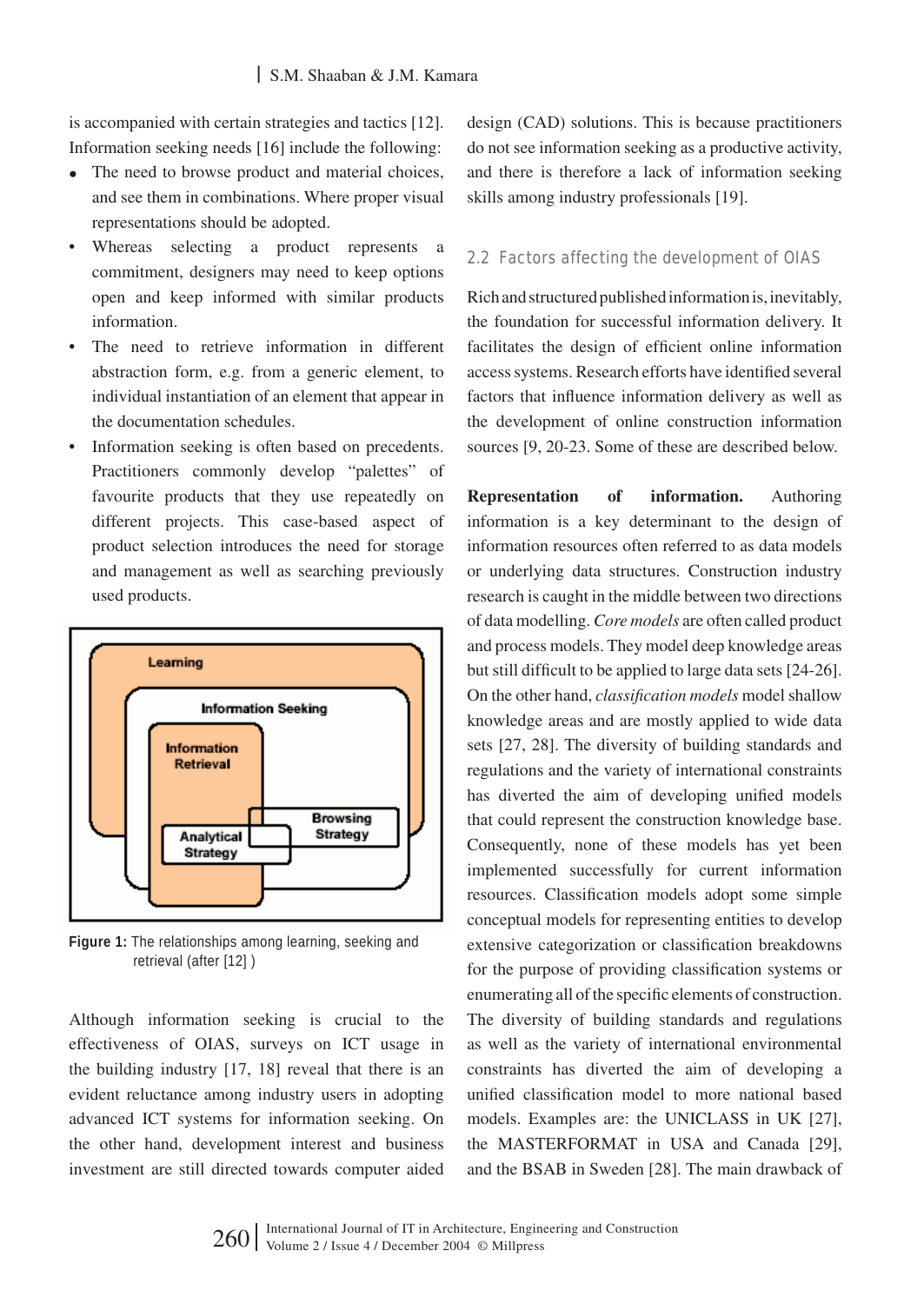these systems is that they are designed for shelving and filing systems of paper-based documents, with minor emphasis on the document contents itself. They model shallow knowledge areas and are applied to wide data sets.

**User-centric development of information access systems.** The swift development of online environments has been accompanied by a rather sceptical and slow change of information seeking culture among industry users. Where traditional information resources are deemed to be easy to use and navigate through its paper form, users have to acquire new searching skills. The domain independent developments in search engines have contributed to the users' lack of enthusiasm. It has resulted in overloading users with information that could be irrelevant to the construction domain. It also ignores users' information needs and domain implicit information searching tasks. Hence, it expects users to learn advanced query languages in order to find the bits of information they are looking for.

**Infrastructure.** Infrastructure is a major concern when developing on-line information resources. The speed of connection as well as allocated band width affects the performance of any information system. The emerging online technologies for improving information access systems, e.g. information visualisation or raster image detection, are striving to comply with minimum connection configuration [30].

**Market pressure.** This is a factor that directly influences the development of information resources in terms of providing funding and incentive for improvement. For example, it is acknowledged that users are not willing to pay for building products information and trade literature. This has led manufacturers to publish their own biased information on the internet. The opposite scenario is emerging regarding technical document information resources. The increasing demand by users of such systems in the UK has resulted in competition to provide better services, backed by scientific research, between information systems, e.g. Construction

Information Services [31] and Construction Expert [32].

## 2.3 Problems of current OIAS

Table 2 shows a comparison between the three types of online construction information resources for scientific literature, product information, and technical documents. Seven (OIA system) parameters (derived from the OIAS development considerations outlined above) are used to provide a comparison between these resources. They are: the information provider, the information broker, data representation, consumer, accessibility behaviour, investment flow, and users' perceived required system enhancements. It also includes addresses of the examples mentioned in the previous discussion. The goal of this comparative analysis is to summarise the pros and cons of the current systems as well as to identify existing problems.

An analysis of the different profiles of the three types of information resources listed in Table 2 suggests the following:

- 1. All construction information documents are multiauthored. They neither share common format nor adhere to a unified industry-wide classification system. This phenomenon has lead to the formation of large repositories of unstructured data that information resources need to interrogate. The end results are less accurate search results and, consequently, more time and effort to find relevant information from the users' part.
- 2. Construction industry professionals are the main user of all information resources. However, there is no evidence of their involvement in the design of these systems. Furthermore, there are no studies that investigate their patterns of information seeking behaviours and/or usage of these systems.
- 3. The "Pull" approaches are the most common accessibility method applied among online resources. On the other hand "Push" approached are mostly used in product information as a mechanism where manufacturers can promote their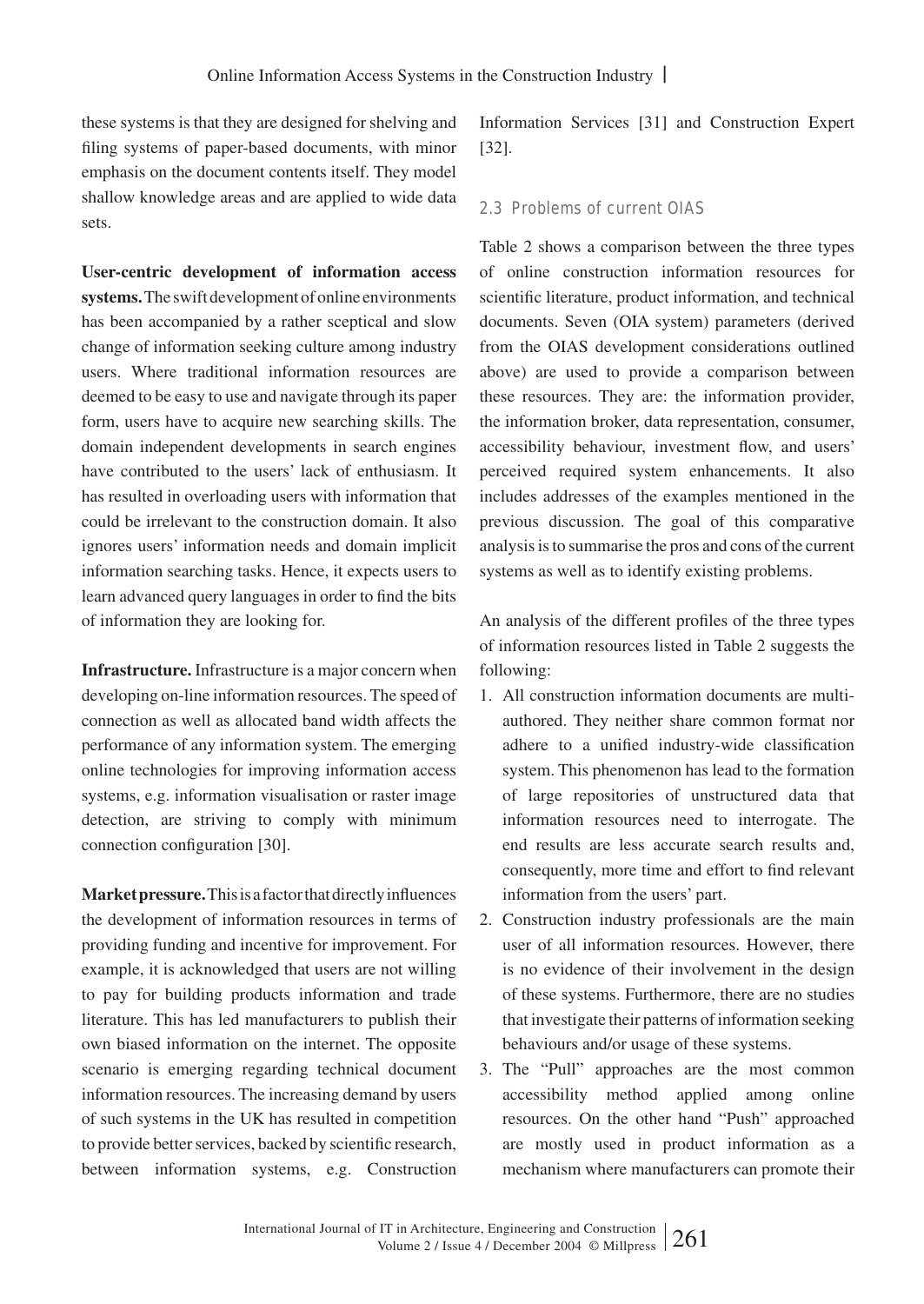## | S.M. Shaaban & J.M. Kamara

| Parameter                                   | Scientific literature                                                                                                                                                      | Products information                                                                                                                                                                            | Technical documents                                                                                      |
|---------------------------------------------|----------------------------------------------------------------------------------------------------------------------------------------------------------------------------|-------------------------------------------------------------------------------------------------------------------------------------------------------------------------------------------------|----------------------------------------------------------------------------------------------------------|
| <b>Information Provider</b>                 | Academics<br>Industry researchers                                                                                                                                          | Manufacturers                                                                                                                                                                                   | Multi-disciplinary<br>Multi-author                                                                       |
| Data structure                              | Un-structured documents<br>Un-structured data sets<br>No unified classification<br>system                                                                                  | Un-structured documents<br>Some structured data<br>sets (paper-based<br>classifications)                                                                                                        | Un-structured documents<br>Un-structured data sets<br>Efforts to some industry<br>classification systems |
| Information broker                          | Publishers<br><b>Digital Libraries</b>                                                                                                                                     | Information houses<br>e-business providers                                                                                                                                                      | Information houses<br>e-business providers                                                               |
| Information<br>consumer                     | Professionals, Engineers,<br>Researchers,<br>In non-university<br>environments                                                                                             | Professionals                                                                                                                                                                                   | Professionals<br>Educational institutes                                                                  |
| Accessibility<br>behaviour                  | Information retrieval<br>Mostly "Pull"<br>Minor "Push", e.g. email<br>alerts                                                                                               | Mainly push as<br>manufacturers promote<br>their wares<br>Legacy of printed<br>catalogues<br>"Pull" mechanisms are also<br>offered                                                              | Information retrieval<br>Mostly "Pull"                                                                   |
| Investment flow                             | Largely paid by users<br>Find it too expensive<br>Increasing pressure on<br>publishers to reduce the<br>prices, if not to offer free<br>access<br>Less development budgets | <b>Basically Manufacturers</b><br>Some goes to brokers, in<br>case of portals or product<br>directories<br>Manufacturers have more<br>say over development<br>Increasing development<br>budgets | Paid by users<br>Too expensive for small<br>organizations                                                |
| Required system<br>enhancements by<br>users | Better searching<br>mechanism<br>Full text searching instead<br>of only metadata<br>More push approaches                                                                   | In depth information<br>Information about<br>performance, cost, and<br>visual representation<br>Better searching<br>mechanism<br>Less time consuming                                            | Better searching<br>mechanism                                                                            |

|  |  |  |  |  |  | Table 2: Comparison between forms of online construction information resources |  |
|--|--|--|--|--|--|--------------------------------------------------------------------------------|--|
|--|--|--|--|--|--|--------------------------------------------------------------------------------|--|

wares. However, users have reported that product catalogues contain much un-needed marketing information and they would rather have access to technical data.

- 4. Evidence of information assimilation problems has also been noted. Surveys reported the need for indepth information, e.g. cost and performance, rather than merely metadata searching, i.e. searching titles and abstracts only. The need for supporting different types of information objects was also reported, e.g. visual representations.
- 5. There is an obvious need for enhancing searching mechanisms as more information is added to these

systems daily, which reportedly caused information overload problems. Less time consuming and less demanding user interfaces improvements were clearly emphasised by users.

The above limitations suggest that current OIAS need to be improved to better incorporate the needs of users. A first step in achieving this is to develop an understanding of the information seeking behaviour of construction industry professionals and assess how these are reflected in the design of OIAS. The next section describes a study that addresses this need.

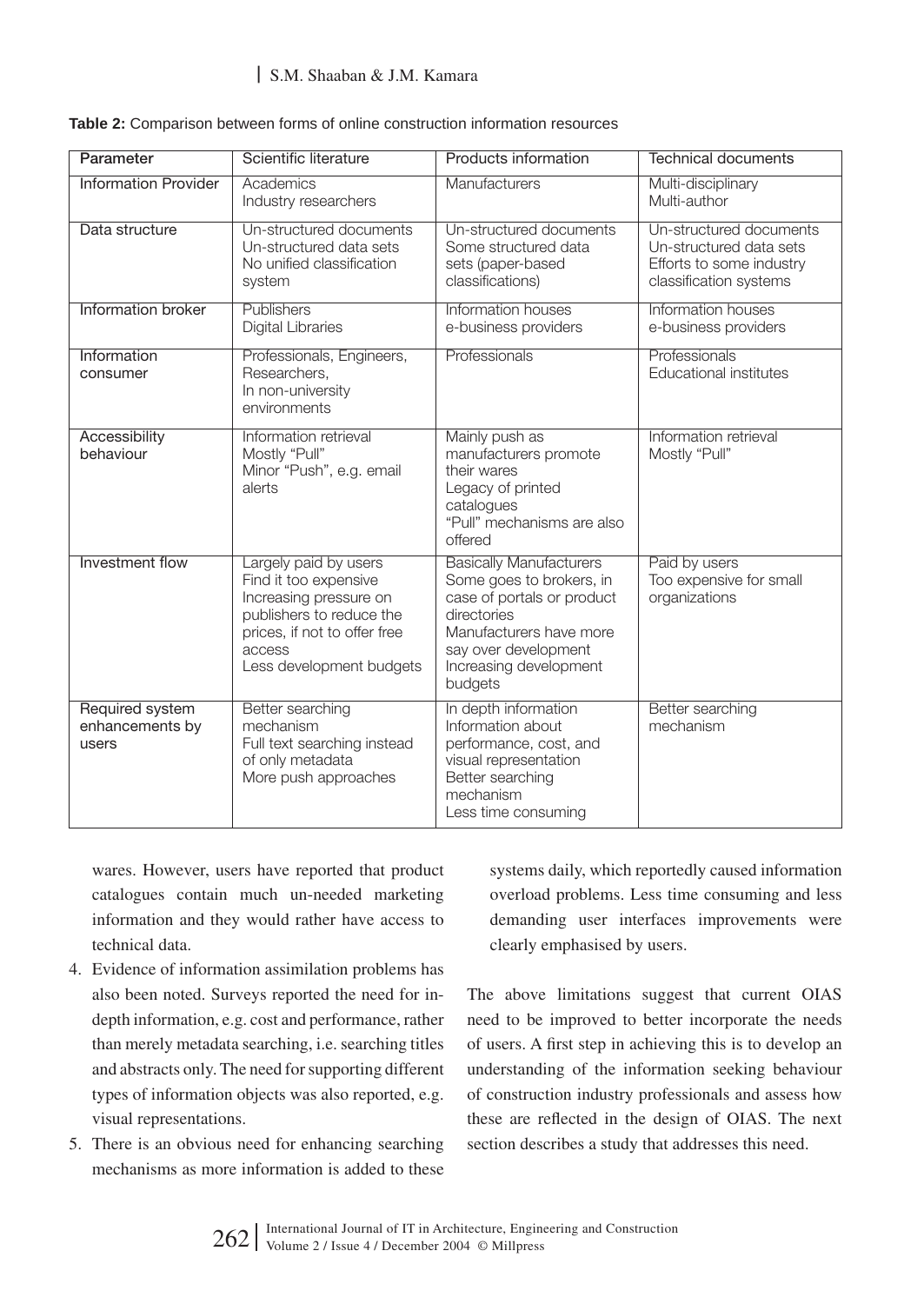# 3 Information seeking patterns of construction professionals

Information seeking involves an indeterminate sequence of events [12]. Identifying patterns of usage behaviours and seeking tasks can be achieved by analysing these events in three levels of abstraction: seeking strategies, tactics and user moves – depending on the kind of study being conducted. Seeking strategies are the conscious approaches that information seekers take to a problem. They comprise of sets of tactical tasks, sometimes in a particular order, which are applied to fulfil a particular information need situation [12]. Tactics are discrete intellectual choices that users make during an information seeking episode (e.g. narrowing the search space by selecting a date range  $-$  [33]). User moves refer to discrete actions such as clicking a mouse or downloading a document, and are evidences of tactics. A focus on user moves [34], and to some extent, user tactics [35] is more suitable for exploratory ('what is?') studies. For explanatory ('why?') studies, the focus should be on the more abstract levels of seeking behaviour, i.e. seeking strategies and tactics. However, whatever the focus of the enquiry, information behaviour research strategies can either be "intrusive" or "unobtrusive" [36]. Intrusive approaches (e.g. participant observation, interviews, questionnaires and experiments) are most effective in stimulating evidences of the cognitive aspects of the information seeking process, which could include pre-search and post search activities. Limitations associated with this approach include:

- Sampling includes demographic considerations formed in subjective manners.
- Users behave differently in controlled environments.
- User feedback is hindered by users' perception of their seeking behaviours and existing technologies [37].
- Users are required to subjectively assess and comment on their tactics and strategies, which is least useful due to the unconscious nature of these seeking behaviours [12].

• Results are less reliable due to difficulties inviting large enough representative samples.

Unobtrusive approaches are those that do not intrude into the phenomenon being studied. They concentrate on evidence found by the examination of assertive traces of human behaviour. Examples of the use of unobtrusive methods include Leydesdorff's study on citation analysis [38], Julien and Duggan's content analysis of the information behaviour literature [39], and Chen and Cooper's investigation of usage patterns of online libraries [34]. A popular method used in unobtrusive studies is archival analysis [34, 38, 40]. This is based on collecting data about the user interactions with a particular system while performing information seeking processes. By using transaction log records as the data gathering method, researchers are able to examine much larger user samples where data about the users' interaction represents their real life experience. Whilst unobtrusive approaches overcome most of the problems indicated by the intrusive methods, several problems have been reported. These include:

- Difficulty to gain access to logged records of user interaction data, due to security considerations.
- Results can only be interpreted subjectively since it does not provide insight into participants' perspectives or cognitive reasoning.
- Ethical considerations, where not all gathered data could be used in order to ensure users' privacy.

## 3.1 Research Environment

The research reported in this paper adopted an unobtrusive approach, and investigated seeking strategies, tactics and user moves. The main data source was the transaction log records of Construction Information Service (CIS) (http://www.tionestop.com/ ihsti/index.html) (Figure 2).

CIS is an online information access system that contains over 24,000 technical documents in its collection [31]. It is the product of a joint venture between Technical Indexes, the Royal Institute of British Architects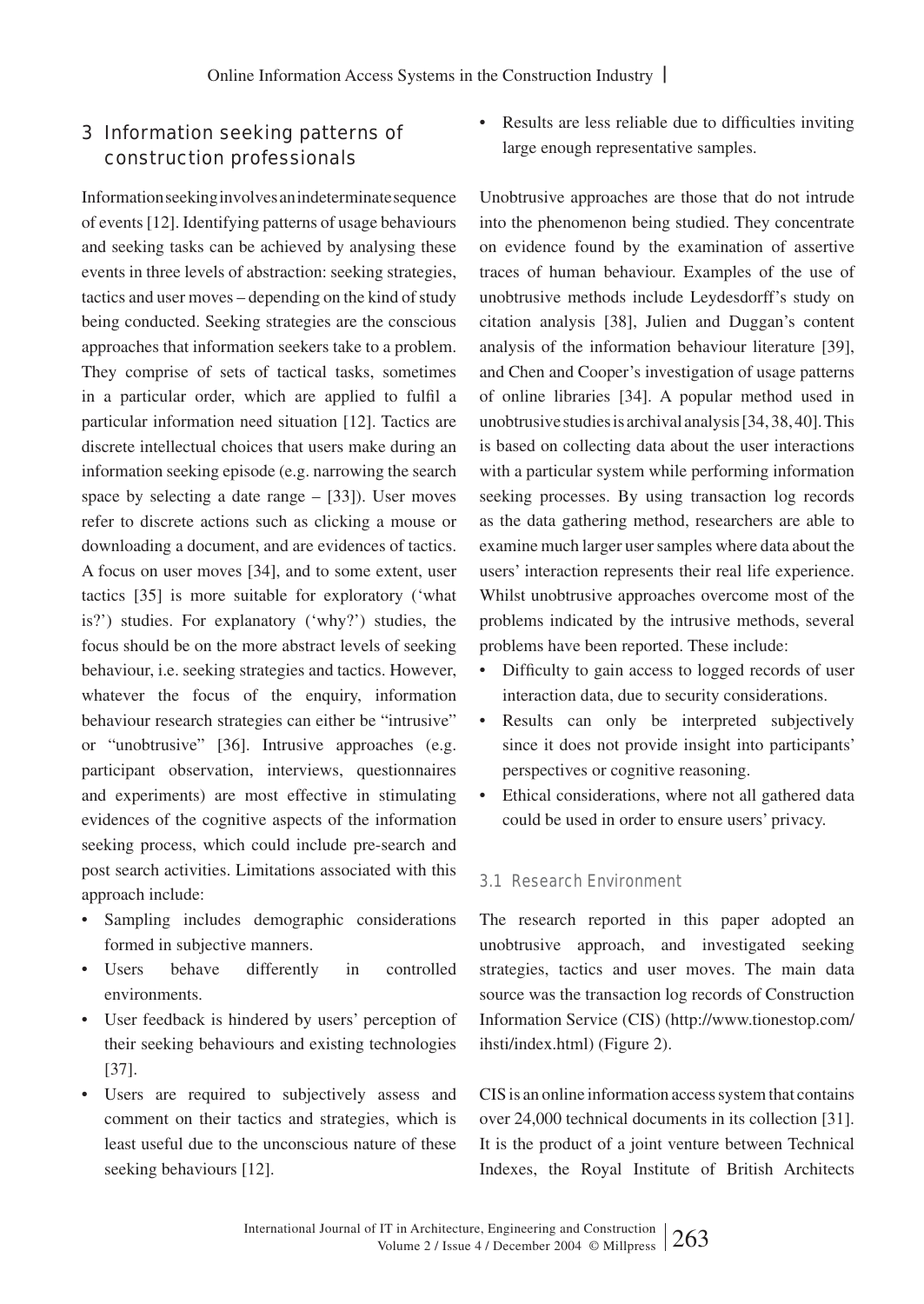

.<br>Hilding **Figure 2:** Images of CIS [41]

ाज

(RIBA), and National Building Specifications (NBS). CIS is a subscription-based system that provides continuously updated technical information to its users, e.g. building regulations approved documents and British Standards. Information is provided in sections so that the wide variety of users that access the service can "mix and match to create the information resource they need" [41]. Users can search for information by document number, document title, series or issuing body [41]. The reasons for choosing CIS were as follows:

**Th** 

ic. Numb

• CIS is one of the key construction information sources in the UK, capturing a large percentage of users. Hence, it is appropriate to indicate common behaviours.

It was possible to have access to CIS server log records, since one of the authors was (and still is) a member of the CIS design and development team.

## 3.2 Research Methodology

 $2001$  Required by de

Two datasets were collected over two different periods with a total of 104,224 sessions over the first half of the year 2001 (the "2001 dataset") and 86,678 sessions over January and February of 2002 (the "2002 dataset"). The first dataset was used in the main analysis and the second for validation. Log data typically consists of electronic records of the user's requests and the system's response. Each log record contains a number of parameters describing the user's state, i.e. which

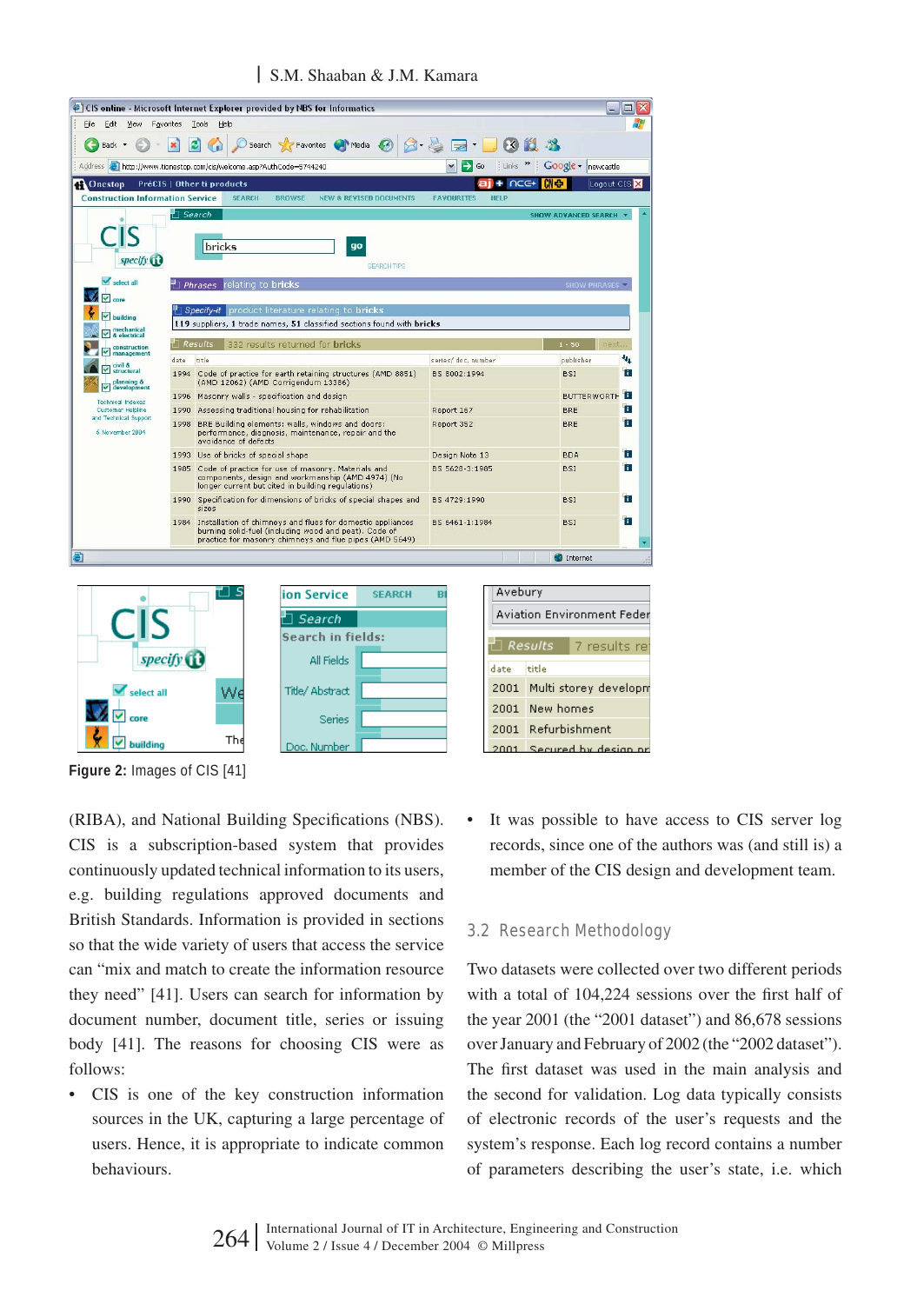page he/she has accessed and the page he/she is coming from including all the parameters describing the server request. Hence each line of the transaction logs represents a particular user move, e.g. searching, moving from a results' page to another or to download a document. In order to investigate user moves on CIS, all possible user states were mapped into 21 states, and these were further into eight higher level states [42], which are: 'start session', 'simple search', 'advanced search', 'explore results', 'browse index', 'get help', 'open document', and 'end session'.

The AWK programming language [43] was used to compile the session vectors or characteristics (i.e. unique identifier, count of covered identical sessions, session length in seconds, total count of user moves, etc.) from the raw log records. The AWK language transforms the raw log files into vector files, which are in the form of text files that contain comma-delimited data. These were then imported into Microsoft Access database tables to facilitate statistical analysis of the data. In addition to descriptive analysis of log data, cluster analysis was performed in order to find whether there are clusters of common information seeking patterns among the user samples. A three-phase clustering process, similar to a framework introduced by Chen and Cooper [34] was used. In the first phase, the 2001 session vectors were transformed into clusters using a 2-stage methodology. In the second phase, the 2002 session vectors were transformed into clusters using the same methodology. In the third phase, the 2002 session vectors were classified into the clusters derived from the 2001 clustering in phase 1. The purpose from phase 2 and 3 was to validate that the resultant clusters from both 2001 and 2002 datasets are not formed by chance. This will be achieved by comparing the two resultant clusters from both phases. According to Everitt [44], if the clusters found were 'real' and not merely artefacts of the particular technique being used, they should not be altered by performing the clustering on different sub-sets of the data.

## 3.3 Key Findings

The key findings of the research are summarised below. A more comprehensive description is provided in Shaaban et al. [45].

**Information seeking strategies:** Analysis of the two datasets showed that 'exploring results' and 'simple searching' were the most popular activities among all users. The results also showed that 76% of search queries over the whole period of the study were a maximum of two terms long. This suggested a very strong preference for simple searching over advanced searching.

**Clusters of information seeking behaviour:** Four clusters of information seeking behaviour were identified from the clustering exercise. Table 3 shows description of the resulted clusters using variables derived from user moves, and Table 4 summarises the seeking behaviours of each group. The variables are grouped into four groups according to their nature. These groups are:

- 1. *Session characteristics:* includes the total number of sessions and their means.
- 2. *User activities:* includes sums of user moves accessing each part of the CIS online system.
- 3. *Download decision:* includes variables that indicate what triggered the user to make the download decision.
- 4. *Measures:* includes three session performance measures: the ratio of successful information seeking activities, ratio of system difficulty and ratio of seeking activities per download.

The clusters of information seeking behaviour (Table 3) were as follows:

- **G1.** Exploratory information seeking behaviour with highly interactive system usage, 16.8% of total sessions with average length of 43 minutes.
- **G2.** Knowledgeable users of the domain that are lacking experience of system usage, 68.6% of total sessions with average length of 16 minutes.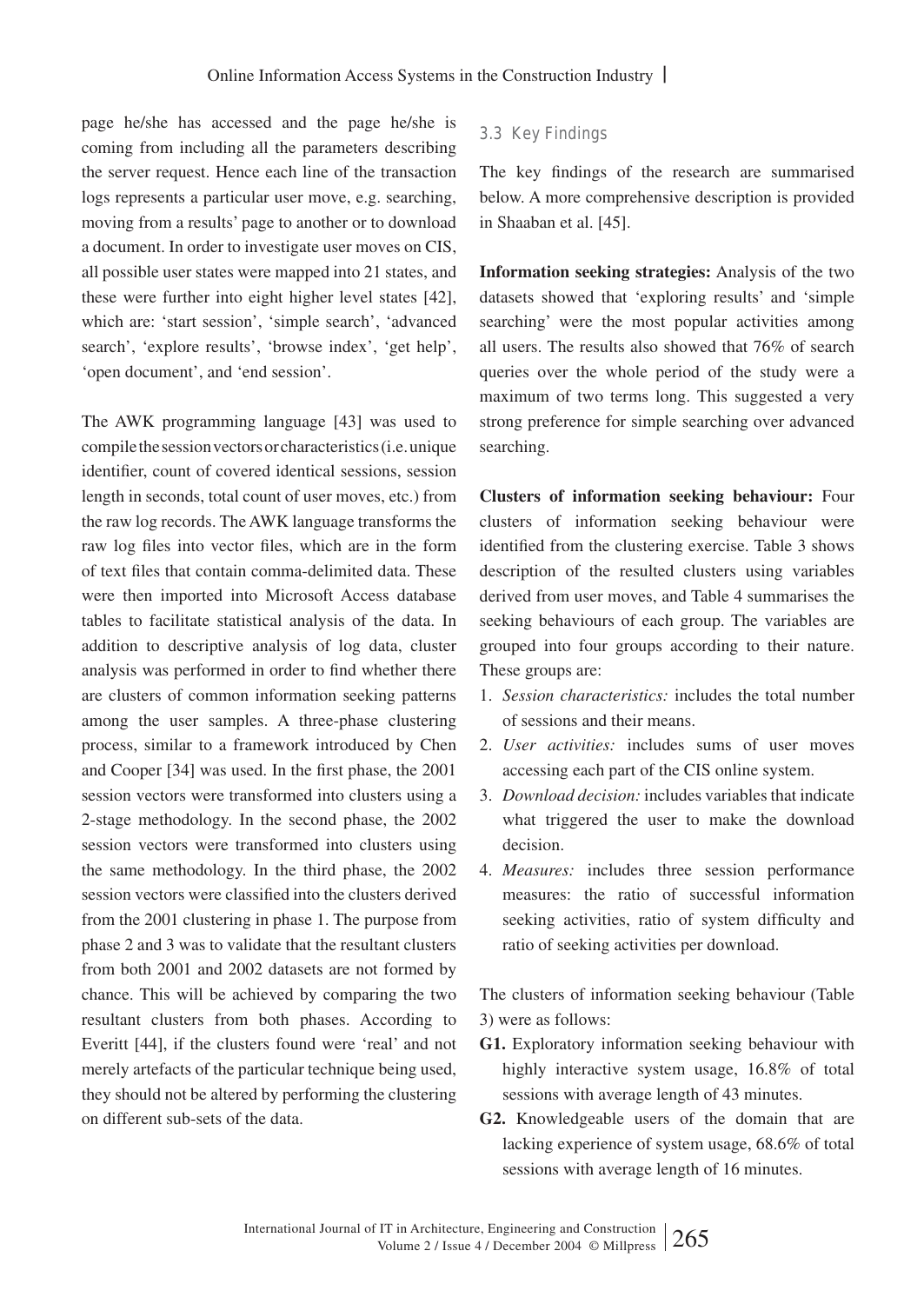Table 3: Description of the four behaviour groups

| <b>Clusters</b> |                                           |                |                |                |                |  |  |
|-----------------|-------------------------------------------|----------------|----------------|----------------|----------------|--|--|
| Var.            | Description                               | G <sub>1</sub> | G <sub>2</sub> | G <sub>3</sub> | G4             |  |  |
|                 | (1) Session characteristics               |                |                |                |                |  |  |
| <b>Ns</b>       | Number of sessions                        | 9277           | 37822          | 6326           | 1728           |  |  |
| <b>Np</b>       | Percentage of number of sessions          | 16.82          | 68.58          | 11.47          | 3.13           |  |  |
| Sm              | Mean of Session length in minutes         | 43             | 16             | 5              | $\overline{2}$ |  |  |
|                 | (2) User activities                       |                |                |                |                |  |  |
| B               | Simple search                             | 12.52          | 26.23          | 7.92           | 9.75           |  |  |
| C               | Advanced search                           | 5.21           | 6.01           | 28.09          | 2.80           |  |  |
| D               | <b>Explore results</b>                    | 45.93          | 22.79          | 16.28          | 15.75          |  |  |
| E               | Browse index                              | 3.81           | 3.63           | 6.42           | 43.30          |  |  |
| F               | Help                                      | 0.23           | 0.49           | 0.91           | 0.48           |  |  |
| Gn              | Open non-copyrighted document             | 8.40           | 8.63           | 4.36           | 5.55           |  |  |
| H               | Read document copyright                   | 10.02          | 12.50          | 7.74           | 6.28           |  |  |
| Gc              | Open copyrighted documents                | 9.59           | 12.02          | 7.28           | 5.87           |  |  |
| G               | Open document                             | 17.99          | 20.65          | 11.64          | 11.42          |  |  |
| Ah              | Users hitting home buttons                | 2.76           | 4.73           | 16.85          | 6.38           |  |  |
|                 | (3) Download decision                     |                |                |                |                |  |  |
| Gs              | Open document after searching             | 6.21           | 13.96          | 7.16           | 3.21           |  |  |
| Gb              | Open document after browsing              | 0.70           | 0.49           | 0.66           | 3.88           |  |  |
| Ge              | Open document after exploring results     | 11.52          | 6.68           | 4.27           | 4.75           |  |  |
| (4) Measures    |                                           |                |                |                |                |  |  |
| <b>Rs</b>       | Ratio of successful seeking (100x)        | 83.52          | 57.57          | 27.43          | 20.45          |  |  |
| Rf              | Ratio of system difficulty (100x)         | 0.35           | 0.83           | 1.54           | 0.67           |  |  |
| Rd              | Ratio of seeking activities per downloads | 2.36           | 0.77           | 0.46           | 0.19           |  |  |

- **G3.** Known-item searching accompanied by helpintensive behaviour, 11.5% of total sessions with average length of 5 minutes.
- **G4.** Passive users who experience unsuccessful short seeking episodes, 3% of total sessions with average length of 2 minutes.

G2 represents a dominant behaviour among the other groups (Table 4). Its pattern features, in terms of making download decisions from the first page of results as well as minimum utilisation of system features, coincides with findings from similar studies by Chen and Cooper [34]. It also suggests a notable influence from the Web searching, using generic Web search engines like AltaVista and Google, on the information seeking behaviour of the construction industry users in their work-related information seeking and retrieval.

Although there are time constraints imposed on construction industry users, especially when asked to perform an information seeking task, they tend to seek information in an exploratory manner. This is evident from comparing groups G2 and G1. The more time they spend (G1) on the system the more exploratory behaviour they perform.

There is clear evidence that the industry users lack information searching skills, which is clear from their short query searches and rare advanced searching. This finding highlights the importance of devising new mechanisms that provide the industry professional with the means to recognize and improve their information skills. It also emphasises the need for enhancing systems with better user interfaces.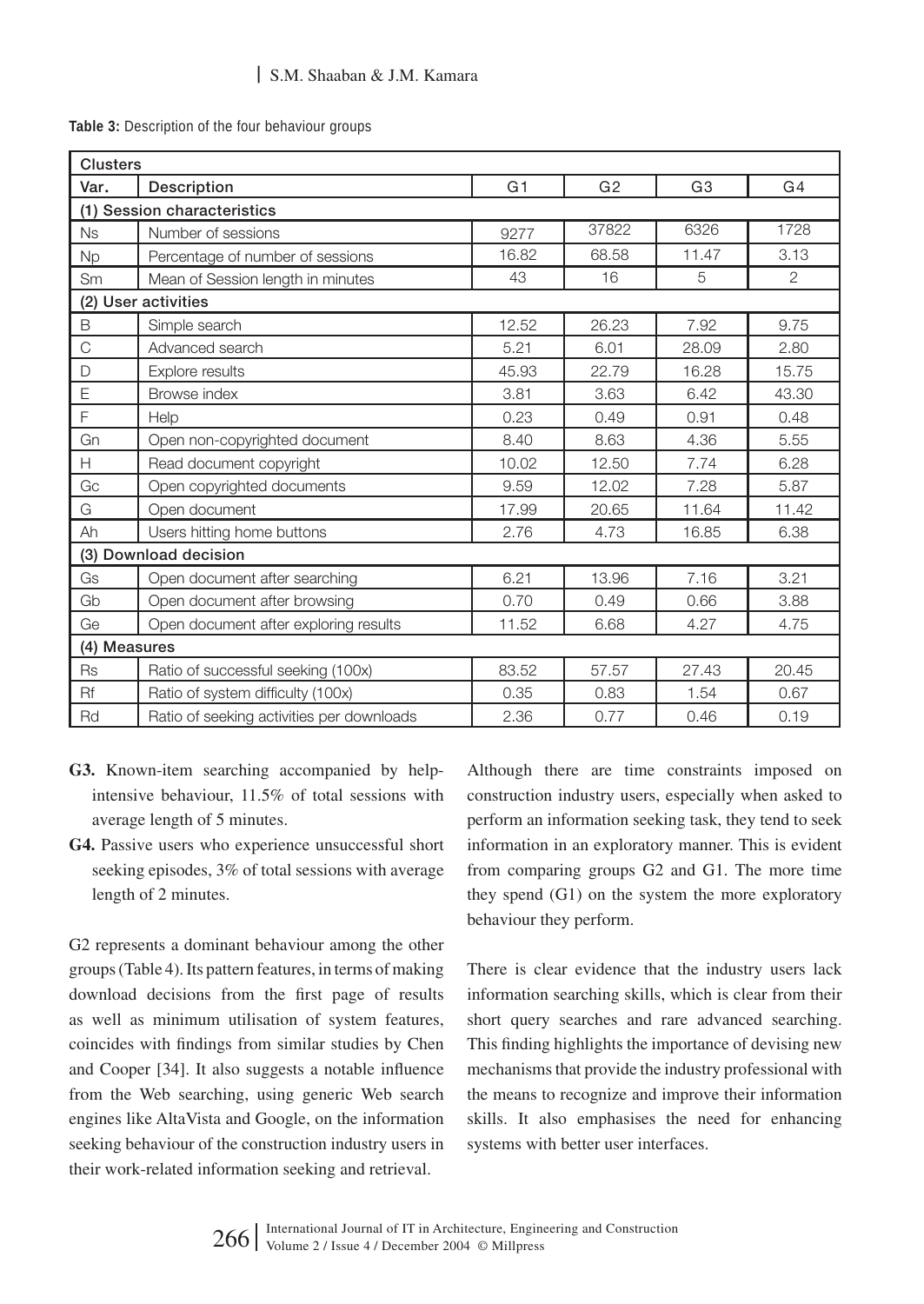| Table 4: Summary of the groups of seeking behaviours |  |  |  |  |
|------------------------------------------------------|--|--|--|--|
|------------------------------------------------------|--|--|--|--|

|                | Group description                                                                                 | Session<br>characteristics                                          | Most frequent<br>pattern                                                                                             | <b>Pattern features</b>                                                                                                                                                                                                                                                          |
|----------------|---------------------------------------------------------------------------------------------------|---------------------------------------------------------------------|----------------------------------------------------------------------------------------------------------------------|----------------------------------------------------------------------------------------------------------------------------------------------------------------------------------------------------------------------------------------------------------------------------------|
| G <sub>1</sub> | Exploratory<br>information<br>seeking<br>behaviour<br>with highly<br>interactive<br>system usage. | 16.8% of total<br>sessions with<br>average length of<br>43 minutes. | Explore results<br>Explore results<br>Explore results<br>Explore results<br>Simple search<br>Download document       | Rarely go back to the home page.<br>Explore the search results extensively<br>before making a download decision.<br>Highest successful seeking rates.<br>Lowest difficulty reported.<br>Significantly more time spent in the<br>seeking process before the download<br>decision. |
| G <sub>2</sub> | Knowledgeable<br>users of the<br>domain that are<br>lacking experi-<br>ence of system<br>usage.   | 68.6% of total<br>sessions with<br>average length of<br>16 minutes. | Simple search<br>Simple search<br>Explore results<br>Explore results<br>Download document<br>Download document       | Make a download decision on the first<br>page of the search results.<br>Lack of information skills in terms of<br>manipulating the system interface.<br>Use minimum system features.<br>Almost a download for each search.                                                       |
| G <sub>3</sub> | Known-item<br>searching<br>accompanied<br>by help-<br>intensive<br>behaviour.                     | 11.5% of total<br>sessions with<br>average length of 5<br>minutes.  | Advanced search<br>Advanced search<br>Explore results<br>Download document<br>Start a new search                     | Mostly known-item-searching.<br>Fewer download decisions.<br>Either unsuccessful searching or the<br>documents do not exist.<br>High percentage of resetting the<br>system to start a new search.<br>The most help-intensive sessions.                                           |
| G4             | Passive users<br>who experience<br>unsuccessful<br>short seeking<br>episodes                      | 3% of total<br>sessions with<br>average length of 2<br>minutes.     | Browse index<br>Browse index<br>Browse index<br>Browse index<br>Explore result<br>Download document<br>Simple search | Short sessions.<br>Highest browsing index activities<br>The lowest successful seeking rate.<br>Mostly unsuccessful seeking episodes.                                                                                                                                             |

By mapping the resultant groups of user behaviours to the task-action model of seeking strategies [15], higher tendencies of adopting fact finding strategies, rather than open ended browsing can be recognised. Patterns of exploration of availability behaviour were also found. No evidence of open ended browsing was found. Table 5 shows the mapping between the study's groups of information seeking behaviours and Shneiderman's [15] task-actions taxonomy of seeking strategies.

**Table 5:** Mapping of behavioural groups into strategic task actions

| Task-action<br>(Shneiderman [15])            | Usage behaviour<br>groups       |  |  |
|----------------------------------------------|---------------------------------|--|--|
| Specific fact finding<br>(known-item search) | G <sub>2</sub> , G <sub>3</sub> |  |  |
| Extended fact finding                        | G1                              |  |  |
| Open ended browsing                          |                                 |  |  |
| Exploration of availability                  | G3. G4                          |  |  |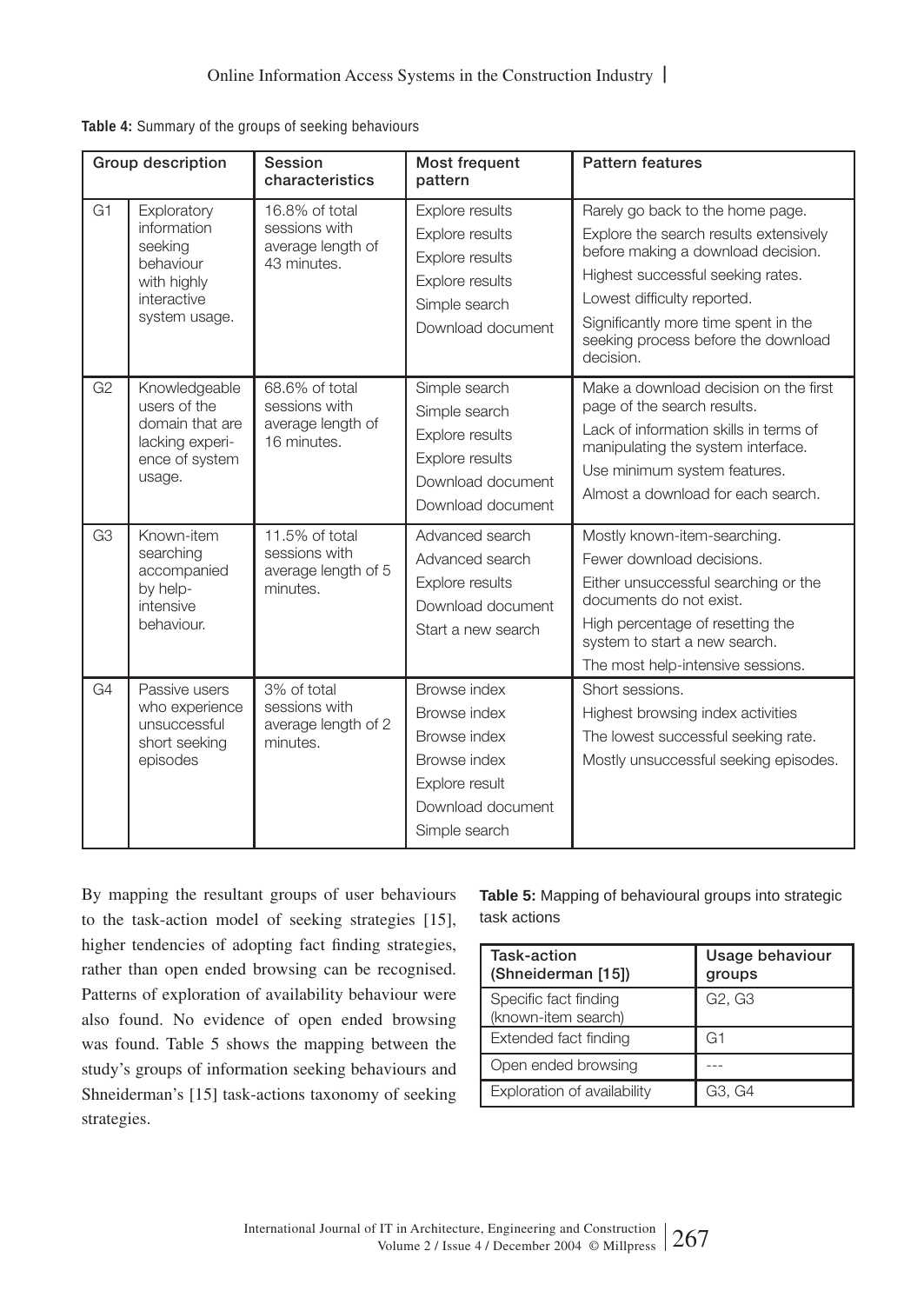# 4 Comparing user behaviour with OIAS features

The study on information seeking behaviour shows that groups G1 and G2 represent the majority of usage patterns, with 80.4% of the total number of sessions (16.82% and 68.58% respectively). Hence, evidences of system usage on the two groups are indicative of general usability of the OIAS. By studying the usage patterns of both groups, represented in Tables 3 and 4, several observations can be made:

- Whilst the system provided users with three groups of information access features that enabled them to find information, i.e. simple searching, advanced searching, and browsing the documents index, users preferred using only the simple searching feature. Advanced searching features, which include, among other features, specific field searching and publishing date range, were seldom used. Similarly, browsing the documents index, including browsing publisher names, document series, and subject classifications, were rarely accessed.
- Short, one or two term, queries were the most commonly used search formulation. Whilst the system allowed for Boolean searching, which was clearly described and explained on the help pages, they were not of particular interest among users.
- The most popular set of features used, were the exploring results group. This included searching within results, navigating to the next page of results, sorting results, displaying detailed result's information, and displaying a publisher's details. A significant increase of usage of exploring results was indicated in situations where users had more time for their information seeking, as opposed to no increase or even reduction of usage of other features.
- The help feature, which would provide assistance to users on how to use the system features, were seldom used in both behaviour groups.
- These observations suggest that the OIAS, investigated in this study, was not being used effectively or to its maximum potentials by the

industry users. This is to further reinforce the point that current online systems are not used effectively. Whether the reasons behind this lack of system utilisation were lack of information seeking skills, user interface design, or unfamiliarity of the system, users did not even put an effort to find out how to use the system more efficiently. This was evident from the lack of using the help features.

# 4.1 Suggestions for Improving OIAS through Information Visualisation

It is observed that information seeking behaviour of construction professionals identified in the study are broadly in agreement with generic observations of OIAS mentioned earlier. This further suggests that improvements to OIAS are necessary, if users are to derive optimum benefit for such systems. One way in which this could be done is through the use of Information Visualisation (IV) techniques.

IV refers to the use of computer-supported, interactive, visual representations of abstract data to amplify cognition [46]. The objectives of IV are: (a) to enable the understanding of large amounts of data; (b) to allow the perception of emergent properties; (c) to enable identifying problems with the data and with its method of collection; (d) to facilitate the understanding of the relationships within the data features; and (d) to facilitate hypothesis information. The challenges for the design of successful IV tools include the following:

- *Adopting task-based design* to develop realistic tools, providing users with new features that truly facilitate real difficult information tasks and be a major factor for their acceptance and utilisation. However, rather than designing a full system replacement for information seeking, task-based visual components would be more effective.
- *Providing undemanding information workspace,*  in terms of minimising the need of complex user abilities and skills. Building visualisations that depend on stable user abilities, such as spatial abilities, helps to gain better user performance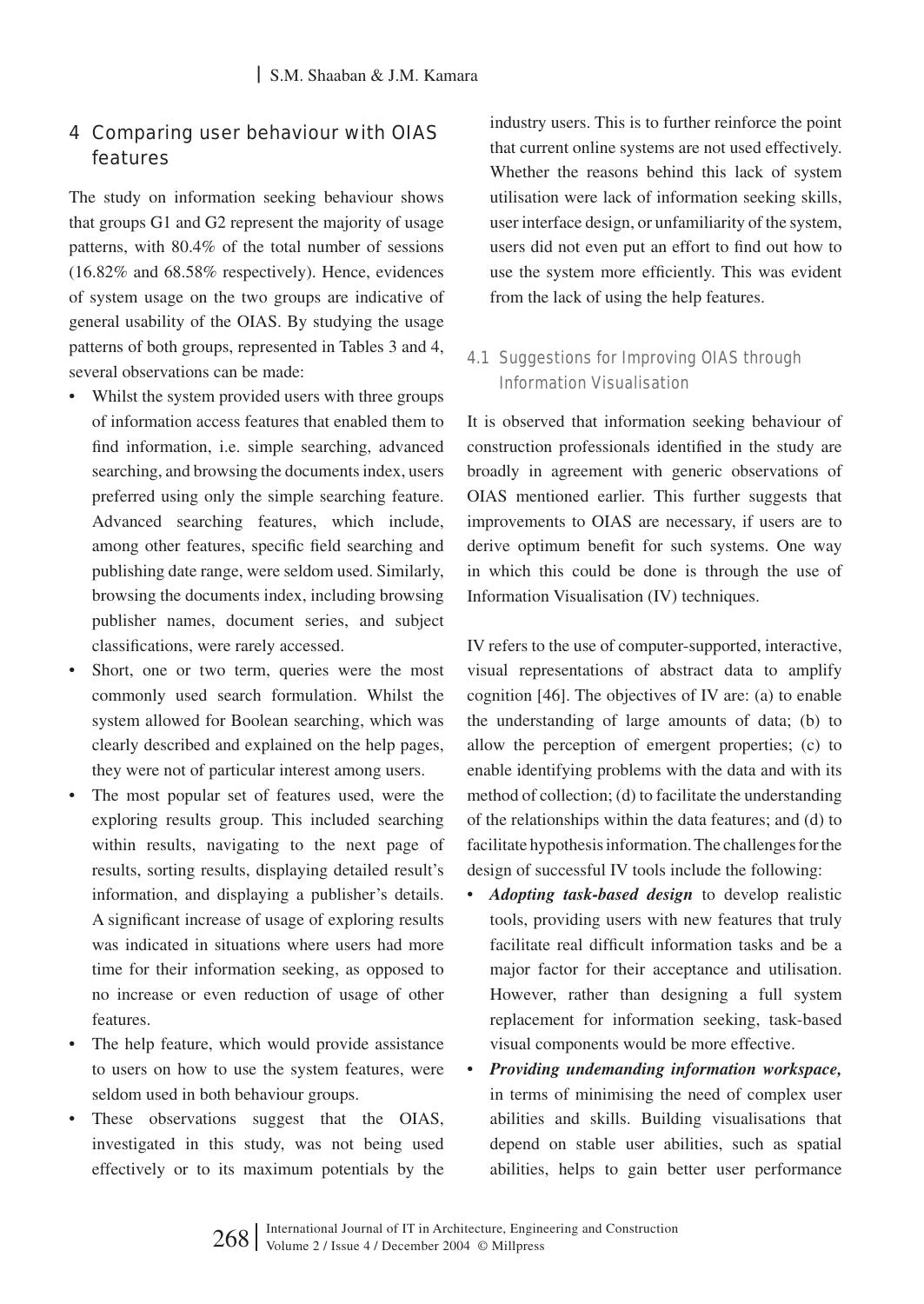as well as reducing the influence of individual differences. However, sensitive selection of a spatial display metaphor is crucial to provide intuitive interface for users to understand and interact.

- *Minimising the learning cost,* in terms of learning time and effort to accomplish information seeking tasks. Systems, which are harder to get familiar with, tend to perform less successfully and require more training. Educating users on understanding advanced visualisation types or advanced searching algorithms is a crucial factor that influences the development of future IV tools.
- *Selecting appropriate display type.* This is mostly influenced by the complexity of the task rather than the composition of the display itself. It is therefore necessary to build task taxonomy for information seeking.
- Carefully utilising *the screen real-estate* in order to balance the number of features included, as well as the amount of data that can be visualised. On the other hand, increasing the screen size beyond the display size, where users have to scroll around in order to see the hidden parts, is not advisable. The clarity and structure of the IV user interface is an important factor for its success.

B VisExplorer: A Prototype Tool for Online Visual Exploration of Sea... suits returned: <mark>100 V</mark> (a) Title Manual of fi (c) 1990 Home Office Fire and Emergency Planning (b) Fire (d) (e) **Publication Date** Subjects found **Publishers found** abled people A1 Focus (f) **ctural Press** na/\ *r*entilation on for Speci alist Fire Prote control, England and Wales (g) costs ng Research Establ ng structure th Standards Institution .<br>ilding types, eg offices, shops, housing,

Given the IV principles outlined above and the findings from the study of information seeking behaviours of construction professionals, the following suggestions need to be considered for the improvement of construction domain OIAS such as CIS:

- The provision of alternative information seeking techniques as opposed to the unpopular advanced searching tools.
- Enhancement of results exploration facilities within a system. This will assist users in exploring the contents of the library that is relevant to their search queries.
- The provision of undemanding information work-spaces that require less information searching skills, and which suits the abilities of construction users.
- The incorporation of an intuitive visual interface, which would gain industry professionals' interest.

The above recommendations have been incorporated in the development of a prototype visual interface (VisExplorer) [47]. The VisExplorer user interface (Figure 3) provides a brief overview of its key features. It is divided into seven main sections: search panel (Fig 3a), documents explorer window (Fig 3 b), document details window (Fig 3c), download button (Fig 3d),

> axis selection panel (Fig 3e), list of subjects found (Fig 3f) and list of publishers found (Fig 3g).

> The *search panel* includes the search input box, the submit search button and the number of maximum results returned selector. Here, users can enter their search terms, submit the search as well as setting the number of search results that they want returned per page.



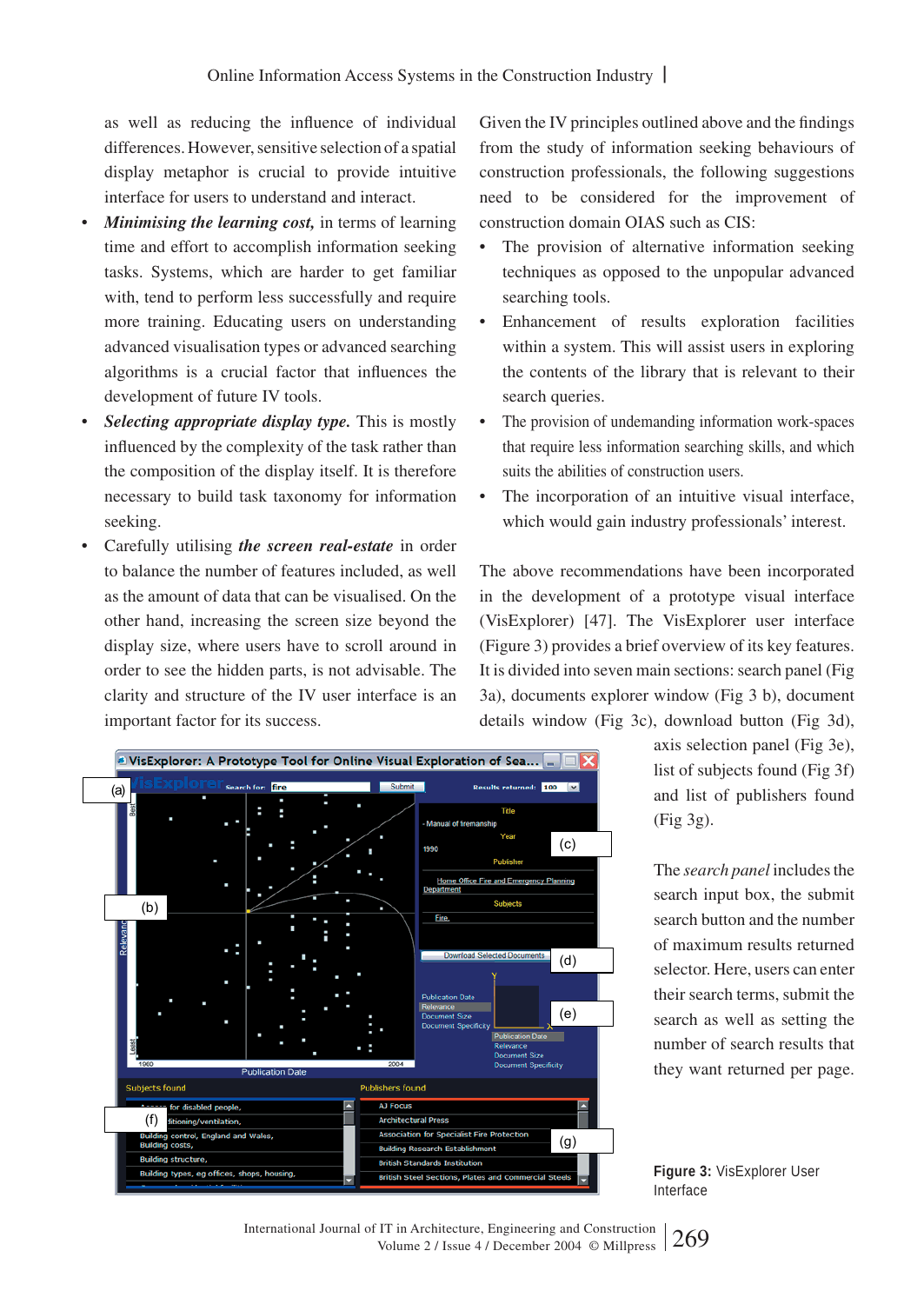The tool implements a one entry point to the search engine through one search box. As it allows users to start their information seeking session by adopting only simple searching, it corresponds to the findings of the study's user behavioural analysis. The *documents explorer window* is the main results area. It adopts a scatter plot visual representation. Each document returned in the results is represented by a point on the scatter plot. A square white box was used as its visual mark. The default axis variables are publication date for the X axis and Relevance for the Y axis. Range boundaries for each variable are stated on the axes bar, e.g. Least and Best for the Relevance axis. The *document details window* provides users with a short summary of a highlighted or selected document on the document explorer window. The summary includes the document's colloquial title, year of publication, publisher name and subjects under which the document is classified. Users can highlight or select a document from the explorer window by hovering over its point or actively doing a mouse click on it respectively. The *download button* provides the document download functionality. As the button caption indicates, the user can download one or a set of documents depending on the number of documents selected on the explorer window. The *axis selection panel* depicts a two-axes graph layout. It enables the user to select alternative variables to apply to any of the scatter plot's axes, i.e. X and Y axes. The user can choose one of four variables, which are: Publishing date, Relevance, Document size and Document specificity. Selecting a different variable causes the document collection on the explorer window to relocate to the respective axis values. The two panels, which list the *subjects*  and *publisher names* found in the retrieved results, are located in the bottom part of the user interface. Ordered alphabetically, they provide an overview of the search results. Subjects list provides an over view of relevant subjects to the search terms, retrieved from the results' classified subjects. Publisher names list depicts a breakdown of the publishers of these current results. A full description of the development and use of VisExplorer, which is beyond the scope of this paper, is provided elsewhere in [47].

#### **Conclusions**

This paper set out to provide an overview and an assessment of Online Information Access Systems (OIAS) with respect to the needs of users. It was established that a key factor to the effective use of such systems is the information seeking skills of users, which affect the way they browse and search for information. A detailed study on the information seeking behaviour of users of Construction Information Service (CIS), using server log records, was described. The findings from this study revealed that most users performed simple searches and rarely used the advanced search features of CIS. The study also revealed that the exploration of search results is the dominant information seeking activity. It further revealed that industry users lack information searching skills as evidenced from their short searches and rare use of advanced search facilities.

It should be noted however, that since this study was based on one OIAS (CIS), the wider application of the findings to other OIAS and types of users need to done with caution. It is further acknowledged that the fast development of the Internet, and increased dependency on it for information sources, might affect the accuracy of the findings after a few years. Further and continuing research is clearly required, but the indications are that current OIAS need improvement to better serve the needs of users. Ways in which this could be achieved include: the enhancement of results exploration facilities within a system, through Information Visualisation (IV) techniques, and the incorporation of features for finding similar documents. There is, of course, the dilemma with OIAS, given that such systems have to be developed first and extensively used before your can effectively study seeking patterns [48]. This findings and recommendations highlighted in this paper therefore serve as an important contribution to the continued refinement of Online Information Access Systems in the construction industry.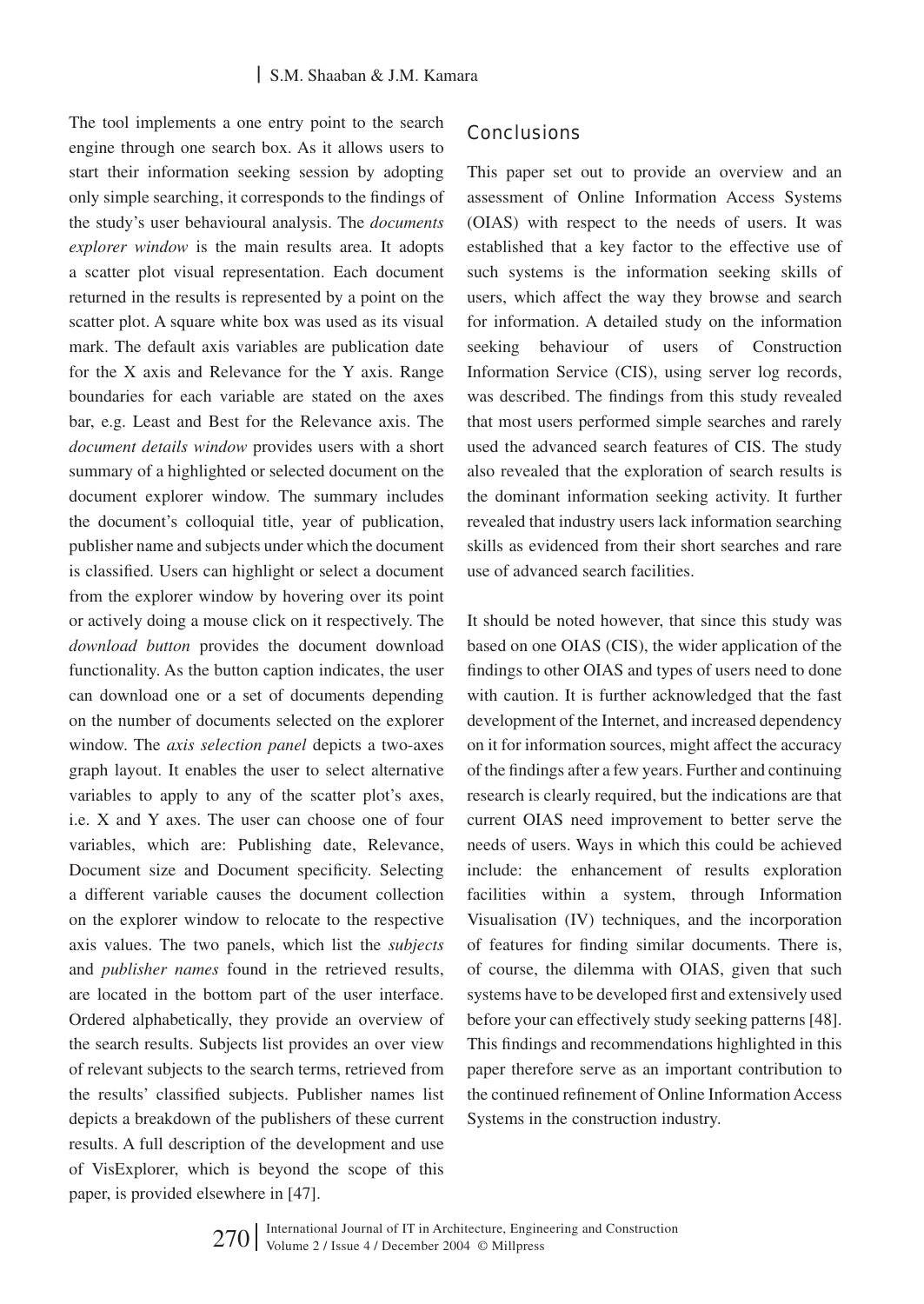- [1] Lockley, S.R., Wiltshire, J., & Dudek, S. (1987). Information Transfer and Knowledge Based Systems in Architectural Design, *ARECDAO, 1st international symposium of computer aided design in architecture and civil engineering.* Barcelona, Spain.
- [2] Abdel Meguid, T. (1997). Managed Claims Procurement Strategy (MCPS): a Comparative Study of the Performance of Alternate Building Procurement Strategies, *Faculté de l'aménagement* (p. 181). Montréal: Université de Montréal.
- [3] Adderley, P. and Nixon, M. (eds.) (1994) CIIG Manual: a guide to good practice in construction industry information, *Construction Industry Information Group (CIIG)*
- [4] Goodey, J., & Matthew, K. (1971). Architects and information. *York. Institute of Advanced Architectural Studies.*
- [5] Marvin, H. (1985). Information and experience in architectural design, Research paper. 23. XY/N-1: Building Research Establishment
- [6] CISEMIC (2002). eSM@ART and CISEMIC, *The European Conference on Information and Communication Technology Advances and Innovation in the Knowledge Society.* Salford, UK
- [7] RIBA-Enterprises (2004). The NOP Information Sources Survey 2004. London: RIBA **Enterprises**
- [8] Barbour-Index (2004). Construction expert, http://www.barbour-index.co.uk/content/ aboutservice/ce.asp.
- [9] Amor, R., Langham, M., Fortmann, J., & Bloomfield, D. (1996). The UK industry knowledge base feasibility study. *CIB W78 and TG10 workshop: Construction on the Information Highway.*
- [10] Shaaban, S., Lockley, S., & Elkadi, H. (2001). Information Visualisation for the Architectural Practice. In E. Banissi,K. Khosrowshahi,M. Sarfraz, & A. Ursyn (Eds.), *The 5th International conference of Information Visualisation (IV'01)* pp. 43-50). London: IEEE.
- [11] Barbour (2000). Influencing Product Decisions: specification and beyond. London: Barbour Index plc
- [12] Marchionini, G. (1995). *Information seeking in electronic environments*: Cambridge university press
- [13] Yates, B., & Neto, R. (1999). *Modern Information Retrieval* New York: ACM press
- [14] Hearst, M.A. (1999). User Interfaces and Visualization. In Ricardo Baeza Yates, & Berthier Ribeiro - Neto (Eds.), *Modern Information Retrieval* (pp. 257-323). New York: ACM press
- [15] Shneiderman, B. (1998). *Designing the User Interface, Strategies for Effective Human-Computer Interaction*: Addison Wesley Longman,Inc.
- [16] Coyne, R., Lee, J., Duncan, D., & Ofluoglu, S. (1998). Applying Web-Based Product Libraries. *Proc. EuropIA'98: Cyberdesign, ed. Cherif Branki, K. Zreik, Paris, EuropIA productions, Paris,* 105-117
- [17] Doherty, J. (1997). A Survey of Computer Use in the New Zealand Building and Construction. *ITcon,* 2
- [18] Hansen, K., Gann, D., & Groak, S. (1998). Information technology decision support and business process change in the USA. *Engineering Construction and Architectural Management,* 5(2), 115-126
- [19] Davidson, C. (1998). The Information Problem in Building Causes and Effects, first Edition, Montréal, May: http://www.cibat.qc.ca/if/va/ifpubdex.htm.
- [20] Kelly, J., Aouad, G., Rezqui, Y., & Crofts, J. (1997). Information systems developments in the UK construction industry. *Automation in Construction,* 6, 17-22
- [21] Augenbroe, G. (1998). Building product Information Technology, Executive White Paper: Construction Research Center, Georgia Institute of Technology.
- [22] Lockley, L., Watson, R., & Shaaban, S. (2002). Managing E-Commerce in Construction - Revolution or E-Business as Usual? *Engineering Construction and Architectural Management,* 9(3)
- [23] Björk, C., & Turk, Z. (2000). A survey of the impact of the internet on scientific publishing in construction it and construction management. *ITcon, 5,* 73-86.
- [24] Froese, T. (1996). Models of Construction Process Information. *Journal of Computing in Civil Engineering, American Society of Civil Engineers,* 10(3), 183-193.
- [25] Tolman, F. (1999). Product modelling standards for the building and construction industry: past, present and future. *Automation in Construction,* 8, 227-235
- [26] Eastmen, C. (1999). *Building product models: Computer environments supporting design and construction:* CRC Press LLC
- [27] Crawford, M., Cann, J., & O'Leary, R. (1997). *Uniclass: Unified Classification for the Construction Industry:* Royal Institute of British Architects